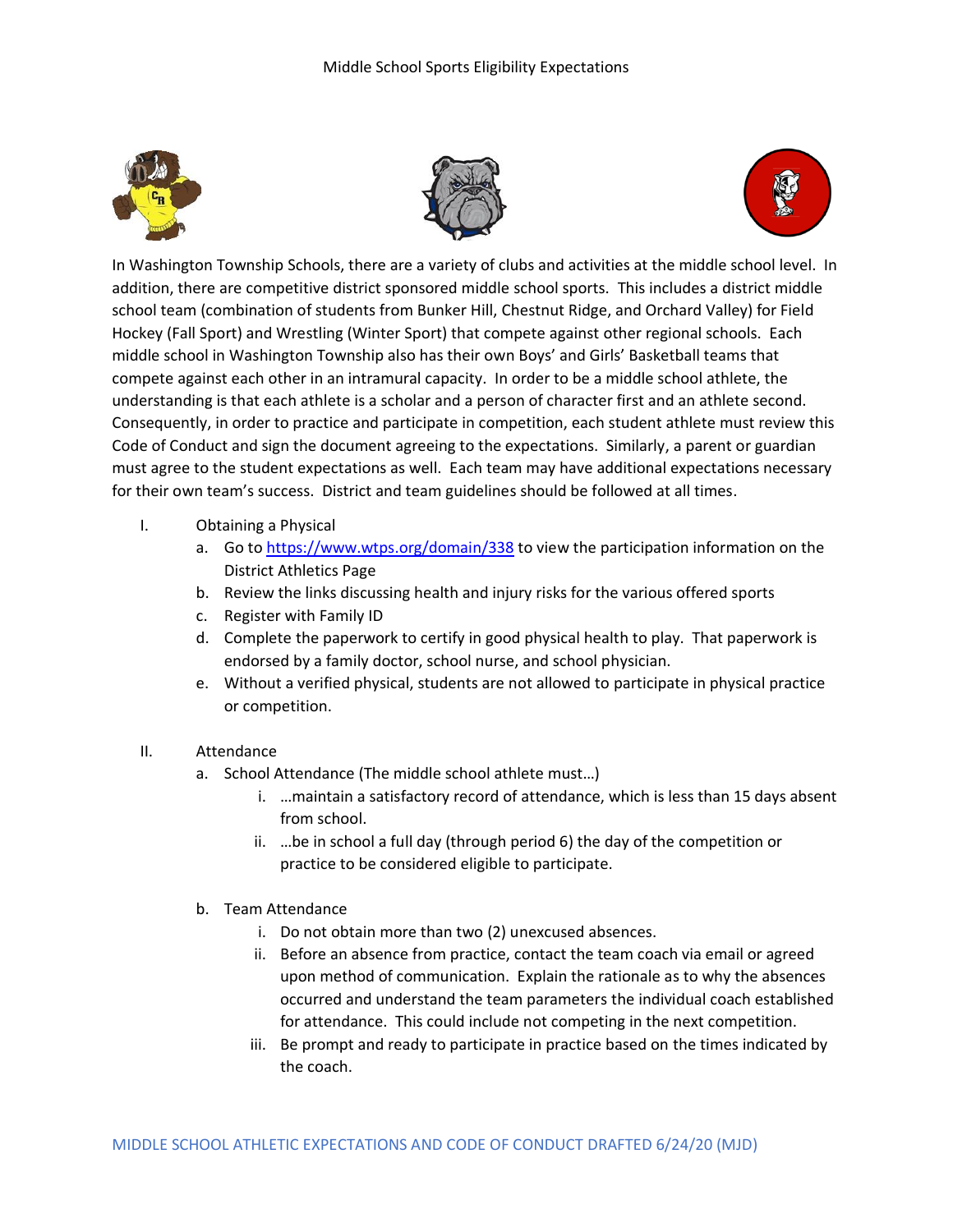Middle School Sports Eligibility Expectations

- iv. A middle school athlete must sit with his/her team before and after competition unless otherwise permitted by the coach.
- III. Academics
	- i. A middle school athlete must be committed to his or her studies
	- ii. A middle school student must be passing six (6) courses with a 70 or better throughout the duration of the season. A student cannot practice nor compete if they are failing two or more classes.
	- iii. If a student athlete is not maintaining a C average or better (76% or above), we ask the student athlete to bring their schoolwork to practice or documentation that he/she is working with their teacher to improve their grades.
	- iv. Every two weeks, the student athlete will present a progress report to the coach to verify academic achievement. A progress report template is listed under the Appendix.
- IV. School Discipline (A middle school athlete who…)
	- i. …has an external or internal suspension, Saturday school or suspension the day of practice or competition is not eligible to participate.
	- ii. …has accumulated 3 or more Saturday, Internal, or External suspensions before or during the sport is not eligible to participate.
- V. Character/Sportsmanship (A middle school athlete must…)
	- i. …realize he or she represents the district, school, team, and their family. Therefore, the athlete must present himself or herself as a respected ambassador for all of the above (district, school, team, family)
	- ii. …follow the guidelines of the Middle School Code of Conduct.
	- iii. …use appropriate/respectful language at all times.
	- iv. …maintain the highest level of sportsmanship at all times.
	- v. …treat all teachers, administrators, coaches, other players, and spectators with respect and courtesy
	- vi. …avoid the use of cell phones or electronics during practice or competition.
	- vii. …avoid taking pictures, posting on social media, or taking videos during practice or competition.
	- viii. …follow all reasonable requests made by the coaches (practice, rest, competition)
- VI. Reporting an Injury
	- i. A middle school athlete should immediately report any personal illness or injury or teammate's injury to a coach. Depending on the circumstances, attendance is still expected at practice and competition to support teammates.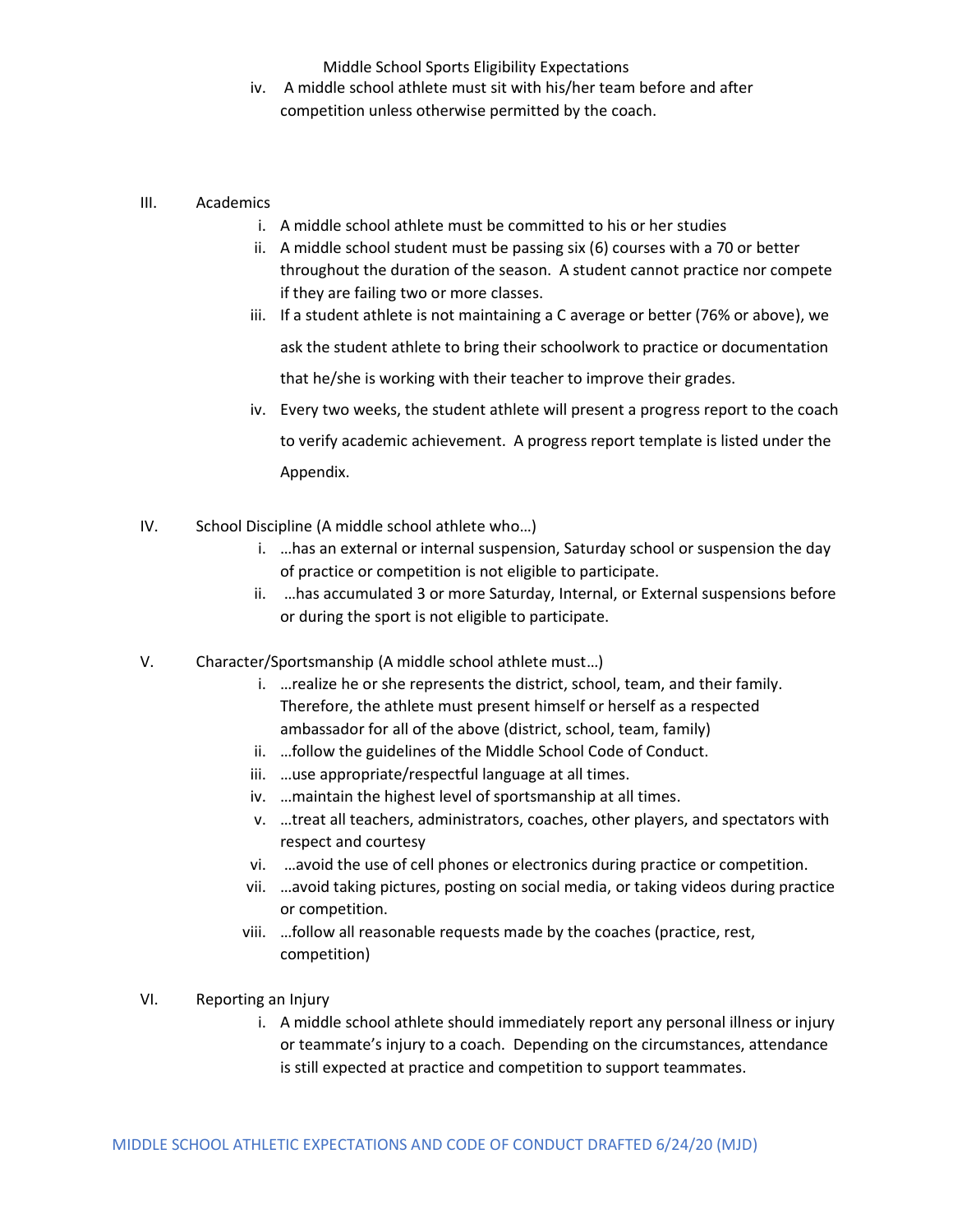#### Middle School Sports Eligibility Expectations

Consequences for violating the Middle School Athletic Expectations and Athlete Code of Conduct, depending on the severity or frequency, could result in one or more of the following:

- Appropriate disciplinary action determined by the coaching staff.
- Dismissal from the team.

"I agree to the terms outlined in this document: The Middle School Athletic Expectations and Athlete Code of Conduct."

Student Athlete's Printed Name:\_\_\_\_\_\_\_\_\_\_\_\_\_\_\_\_\_\_\_\_\_\_\_\_\_\_\_\_\_\_\_\_\_\_\_\_\_\_

Student Athlete's Signature:\_\_\_\_\_\_\_\_\_\_\_\_\_\_\_\_\_\_\_\_\_\_\_\_\_\_\_\_\_\_\_\_\_\_\_\_\_\_\_\_\_\_

Parent/Guardian's Printed Name:\_\_\_\_\_\_\_\_\_\_\_\_\_\_\_\_\_\_\_\_\_\_\_\_\_\_\_\_\_\_\_\_\_\_\_\_\_\_\_

Parent/Guardian's Signature:\_\_\_\_\_\_\_\_\_\_\_\_\_\_\_\_\_\_\_\_\_\_\_\_\_\_\_\_\_\_\_\_\_\_\_\_\_\_\_\_\_\_

Date:\_\_\_\_\_\_\_\_\_\_\_\_\_\_\_\_\_\_\_\_\_\_\_\_\_\_\_\_\_\_